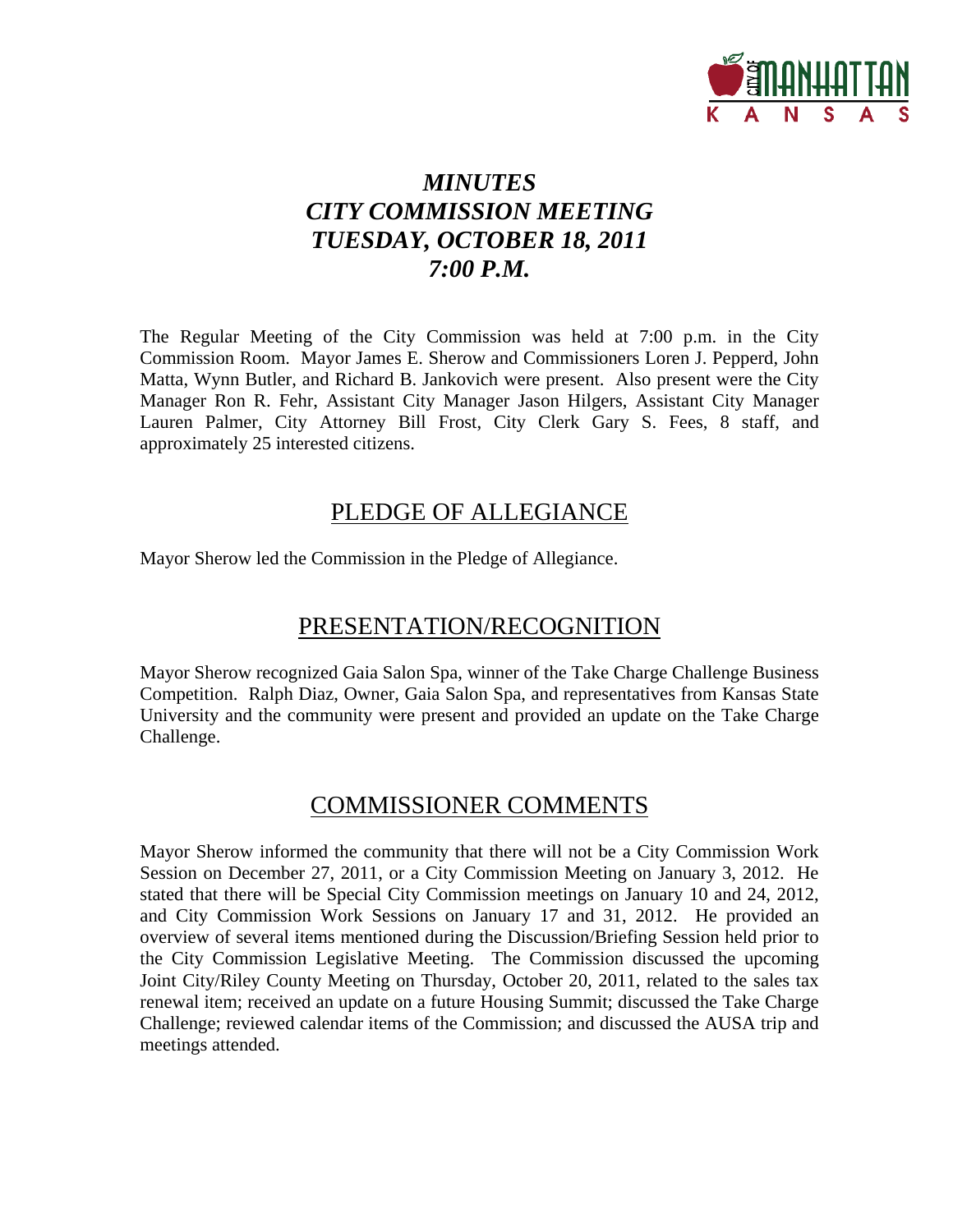## CONSENT AGENDA

(\* denotes those items discussed)

#### **MINUTES**

 The Commission approved the minutes of the Regular City Commission Meeting held Tuesday, October 4, 2011.

#### **\* CLAIMS REGISTER NO. 2682**

Bernie Hayen, Director of Finance, responded to questions from Commission regarding the Claims Register. He provided additional information on the funding source summary and stated that this information is currently available online.

Jerry Snyder, Director of Fire Services, responded to questions from the Commission regarding the Claims Register for Sunflower CASA and provided clarification that it was for game day parking at the Headquarters Fire Station.

Sean Frye, K-State Collegian, asked for additional detail on Item B, Claims Register No. 2682, and stated that this was a lot of money.

Bernie Hayen, Director of Finance, provided additional information on Claims Register No. 2682. He stated that this information can be found online and provides a break down on both local and out-of-town vendors doing business with the City of Manhattan.

Ron Fehr, City Manager, presented clarification on the item and provided additional information on items listed in the Claims Register.

The Commission approved Claims Register No. 2682 authorizing and approving the payment of claims from September 28, 2011, to October 11, 2011, in the amount of \$3,545,721.60.

#### **FINAL PLAT – GRAND VISTA-UNIT 2, ADDITION**

The Commission accepted the easements and rights-of-way, as shown on the Final Plat of Grand Vista-Unit 2 Addition, generally located southwest of the intersection of Grand Mere Parkway and Grand Vista Lane, based on conformance with the Manhattan Urban Area Subdivision Regulations.

#### **AGREEMENT CREATING A RESTRICTIVE COVENANT – GRAND VISTA-UNIT 2, ADDITION**

The Commission authorized the Mayor and City Clerk to execute the Agreement Creating a Restrictive Covenant on Real Estate regarding construction and maintenance of drainage improvements.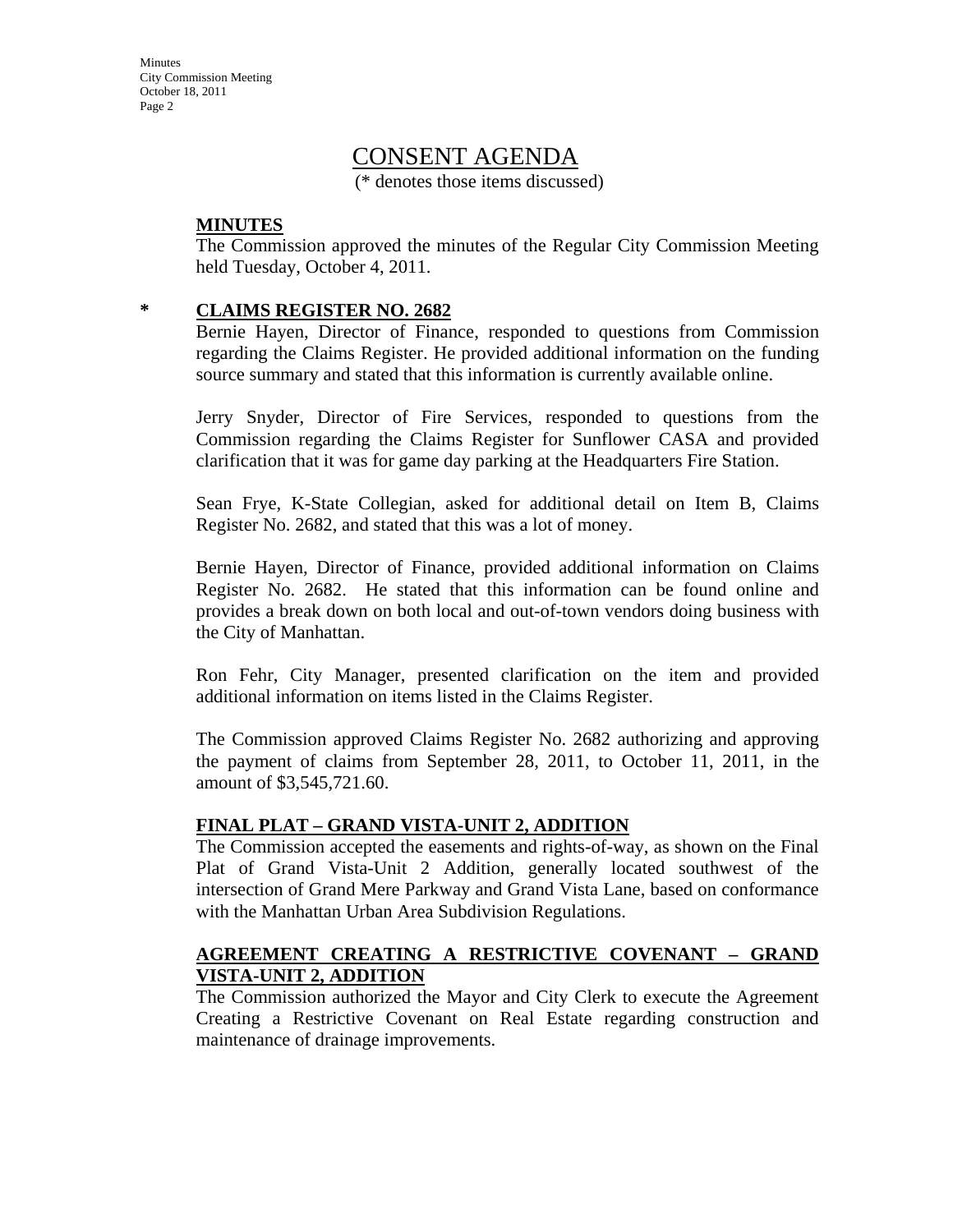#### **ORDINANCE NO. 6922 – 2012 SERVICE FEES – AGGIEVILLE BUSINESS IMPROVEMENT DISTRICT**

The Commission approved Ordinance No. 6922 continuing the establishment of the Aggieville Business Improvement District with the proposed changes in fees, and levying Business Improvement Service Fees for the year 2012, on businesses located within the District.

#### **ORDINANCE NO. 6923 – 2013 SERVICE FEES – DOWNTOWN BUSINESS IMPROVEMENT DISTRICT**

The Commission approved Ordinance No. 6923 continuing the establishment of the Downtown Business Improvement District with the proposed changes in fees, and levying Business Improvement Service Fees for the year 2012, on businesses located within the District.

#### **ORDINANCE NO. 6924 – ADOPT – 2011 STANDARD TRAFFIC ORDINANCE**

The Commission approved Ordinance No. 6924 incorporating by reference the Standard Traffic Ordinance for Kansas Cities, Edition of 2011.

#### **RESOLUTION NO. 101811-A – SET BOND SALE DATE - GENERAL OBLIGATION BONDS 2011-A AND REFUNDING BONDS 2011-B**

The Commission approved Resolution No. 101811-A setting November 15, 2011, as the date to sell \$10,535,000.00 in general obligation bonds (Series 2011-A) for seven public improvement districts *(Barton Place Addition, Unit Two, Phases One and Two – Street (ST0620); Grand Mere Vanesta, Unit Three – Sanitary Sewer (SS0905); Street (ST0904); and Water (WA0902); and Scenic Meadows Addition, Unit Two, Phase Two – Sanitary Sewer* (SS0813); Street (ST0820); and Water (WA0810)*)* and six capital improvement projects *(Project 15 (SM0806), McCall Road and US 24 Intersection (ST0907), Lowery Settlement (RM1001), CiCo Park Pool (CP0902), Northview Pool (CP0903),and Smith and Manfax Sanitary Sewer (SS0901)* and \$2,850,000.00 in general obligation refunding bonds (Series 2011- B).

#### **FIRST READING - GENERAL OBLIGATION BONDS 2011-A AND REFUNDING BONDS 2011-B**

The Commission approved first reading of an ordinance issuing \$10,535,000.00 in general obligation bonds (Series 2011-A) and \$2,850,000.00 in general obligation refunding bonds (Series 2011-B).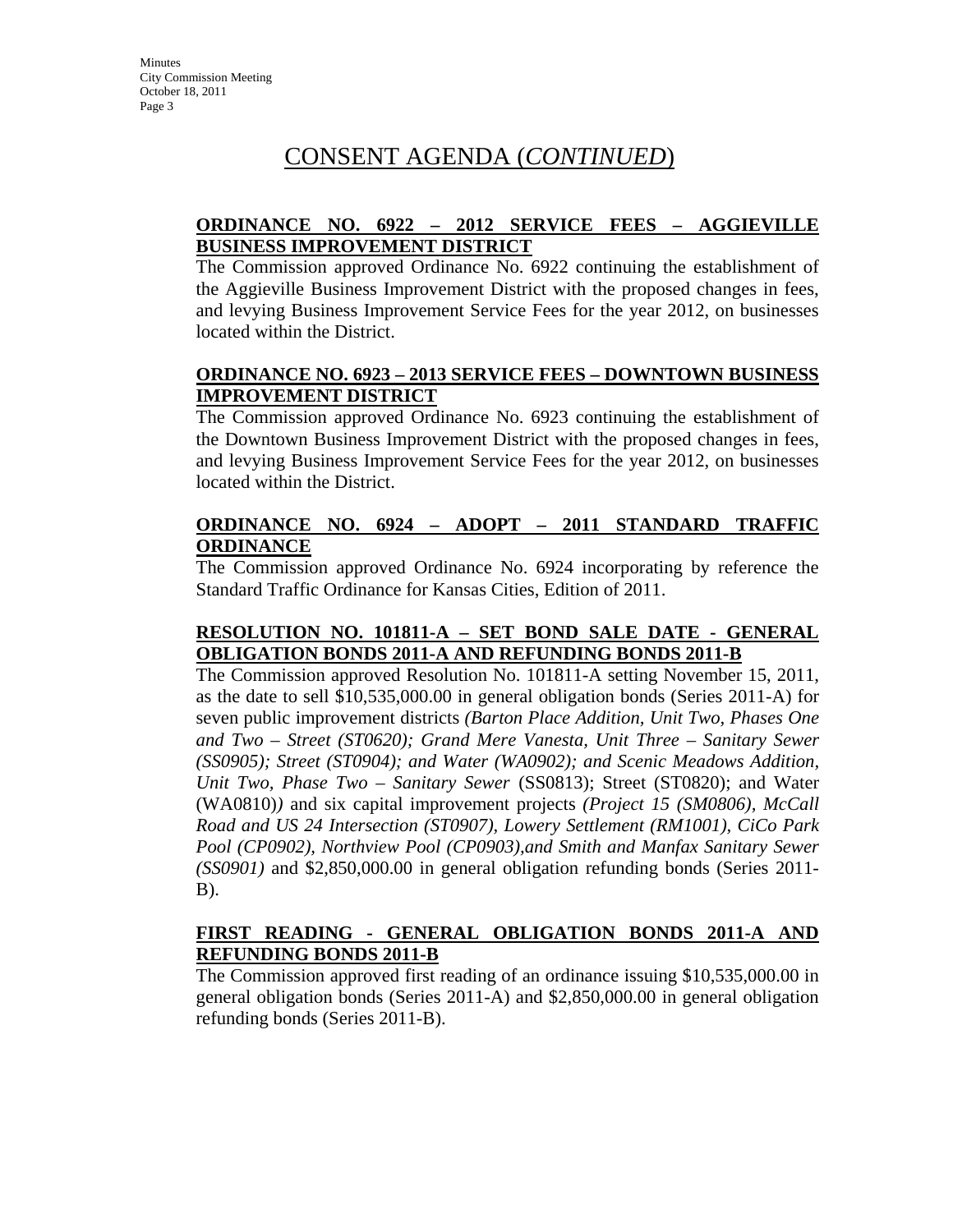#### **FIRST READING – DESIGNATED PARKING STALLS – COMMUNITY BUILDING PARKING LOT**

The Commission approved first reading of an ordinance amending Section 31-86 of the Code of Ordinances allowing for the designation of parking stalls for government purposes in the public parking lot on the south side of Humboldt Street between Third and Fourth Streets.

#### **\* CHANGE ORDER NO. 1 – FIRE STATION NO. 3 (FRX75P)**

Ron Fehr, City Manager, responded to questions from the Commission.

Jerry Snyder, Director of Fire Services, provided additional information and clarification on the reason for the change orders.

Dan Knight, Anderson Knight Architects, explained the rationale for the change order items for the fire stations. He then responded to additional questions from the Commission.

The Commission approved Change Order No. 1 for the construction of Fire Station 3 (FRX75P) resulting in a net increase in the amount of \$40,493.00 (+1.9963%) to the contract with Murray and Sons Construction Co., Inc., of Topeka, Kansas; and

#### **\* CHANGE ORDER NO. 1 – FIRE STATION NO. 5 (FRX77P)**

Ron Fehr, City Manager, responded to questions from the Commission.

Jerry Snyder, Director of Fire Services, provided additional information and clarification on the reason for the change orders.

Dan Knight, Anderson Knight Architects, explained the rationale for the change order items for the fire stations. He then responded to additional questions from the Commission.

The Commission approved Change Order No. 1 for the construction of Fire Station 5 (FRX77P) resulting in a net increase of \$41,945.00 (+1.7392%) to the contract with Murray and Sons Construction Co., Inc., of Topeka, Kansas.

#### **AWARD CONTRACT – WASTEWATER TREATMENT PLANT LABORATORY IMPROVEMENTS (SP1005)**

The Commission accepted the Architect's Opinion of Probable Cost in the amount of \$472,048.00 and awarded a construction contract, in the amount of \$347,150.00, to B. A. Green Construction, of Lawrence, Kansas, for the Wastewater Treatment Plant Laboratory Improvements Project (SP1005).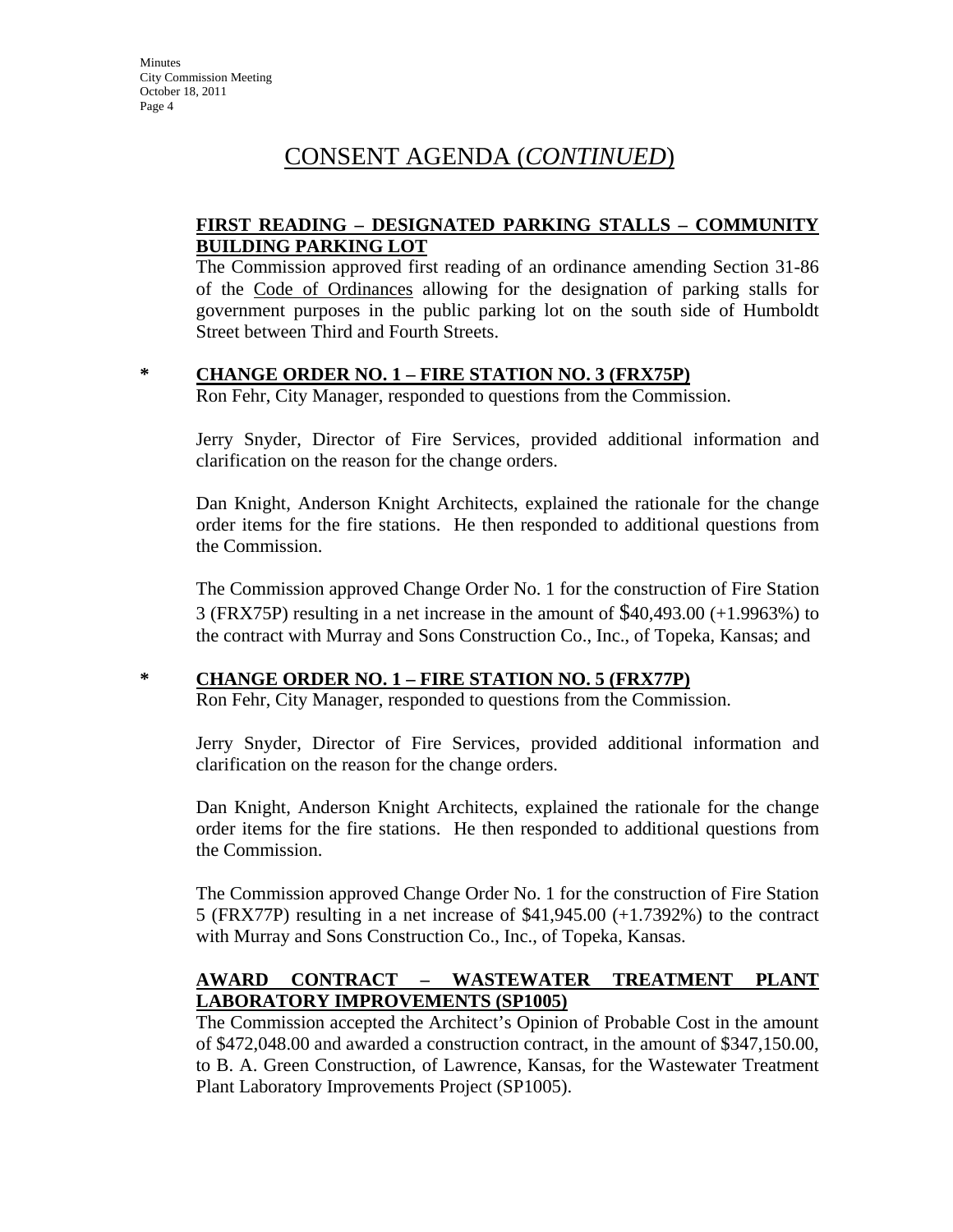#### **\* AWARD CONTRACT – NORTH END POCKET PARKS (SP1101)**

Ron Fehr, City Manager, and Jason Hilgers, Assistant City Manager, responded to questions from the Commission and clarified the recommendation in the City Commission Agenda Memo for this item.

The Commission accepted the Architect's Estimate of Probable Cost in the amount of \$583,085.00 and awarded a construction contract in the amount of \$397.563.00 to Tribal Construction, of Grove, Oklahoma, for the North End Pocket Parks and Streetscape (SP1101).

#### **\* CONTRACT - FLINT HILLS DISCOVERY CENTER EXHIBIT**

Jeff Kreuser, 423 Vattier Street, voiced his displeasure with the discussion of the Flint Hills Discovery Center children's exhibit item during the Commission meeting on October 4, 2011. He asked that the City Commissioners do what is best in representing all the citizens of Manhattan.

The Commission approved and authorized the Mayor to execute a contract in the amount of \$25,000.00 over a three-year period with Stepping Stones Children's Museum for presentation of Conservation Quest at the Flint Hills Discovery Center from June 8, 2013, to September 6, 2013.

#### **BOARD APPOINTMENTS**

The Commission approved appointments by Mayor Sherow to various boards and committees of the City.

#### *Bicycle Advisory Committee*

Re-appointment of Ben Champion, 2349 Bellehaven Road, to a three-year Kansas State University term. Mr. Champion's term will begin November 1, 2011, and will expire October 31, 2014.

Re-appointment of Joseph Edmunds, 360 Zeandale Road, to a three-year Riley County term. Mr. Edmunds' term will begin November 1, 2011, and will expire October 31, 2014.

Re-appointment of Joseph Wright, 613 Highland Ridge Drive, to a three-year Riley County Police Department term. Mr. Wright's term will begin November 1, 2011, and will expire October 31, 2014.

#### *Douglass Center Advisory Board*

Re-appointment of Floyd Rogers, 2304 Skyvue Lane, to a three-year At-Large term. Mr. Rogers' term begins immediately, and will expire October 2, 2014.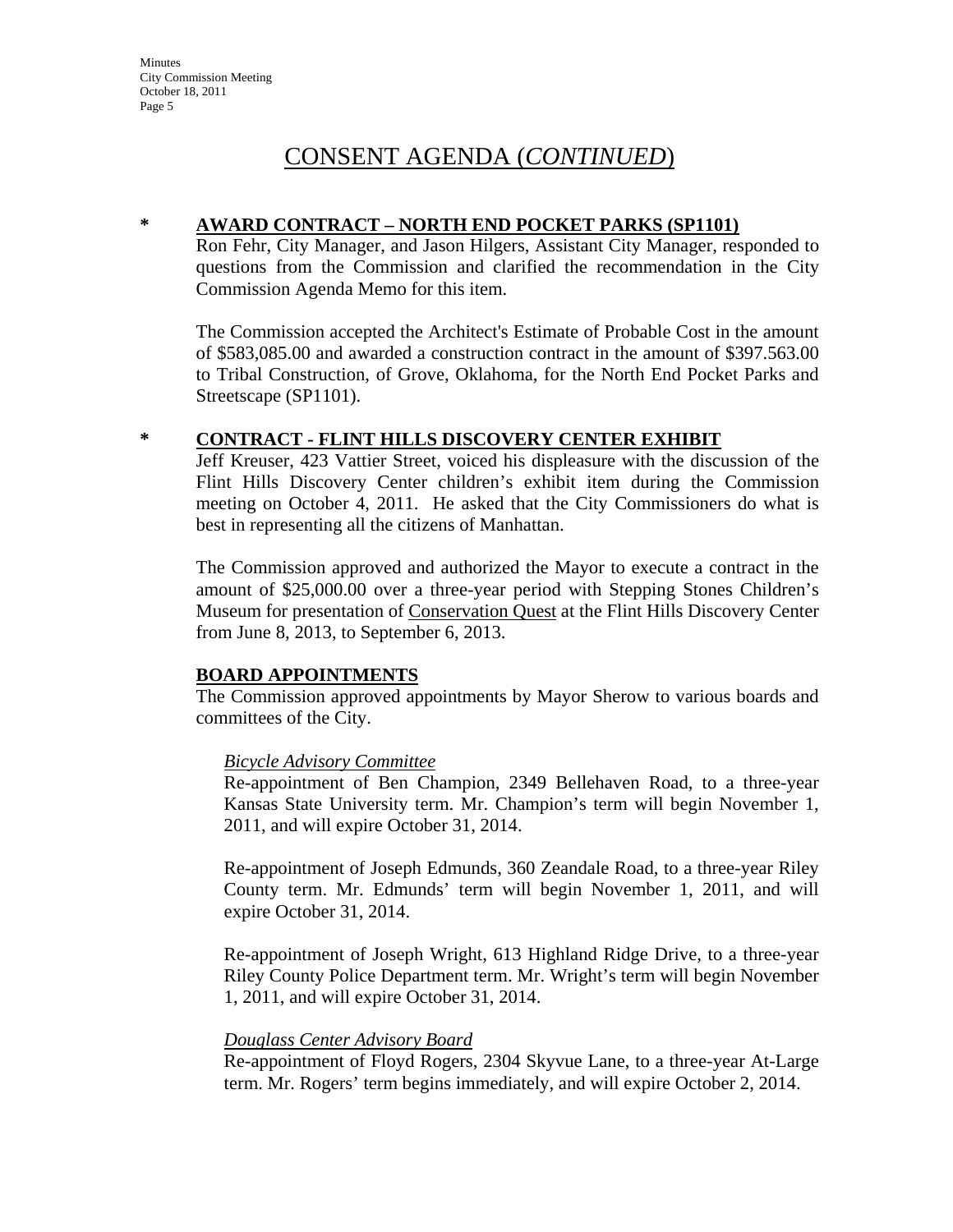#### **BOARD APPOINTMENTS** *(CONTINUED)*

#### *Douglass Center Advisory Board* **(CONTINUED)**

Re-appointment of Don Slater, 830 Yuma Street, to a three-year Geographic term. Mr. Slater's term begins immediately, and will expire October 2, 2014.

After discussion and comments from the Commission, Commissioner Jankovich moved to approve the consent agenda, as presented. Commissioner Pepperd seconded the motion. On a roll call vote, motion carried 5-0.

## GENERAL AGENDA

#### **PUBLIC HEARING – MUNICIPAL FACILITY REVIEW - TRAFFIC OPERATIONS FACILITY AND UNIMPROVED STORAGE AND PARKING AREA**

Mayor Sherow provided an overview on the process of the item.

Eric Cattell, Assistant Director for Planning, presented the item. He then responded to questions from the Commission.

Rob Ott, City Engineer, provided additional information regarding fencing, the proposed monopole tower, off-street parking area, and the existing use and requirements associated with the land.

Dale Houdeshell, Director of Public Works, informed the Commission that plans have started for snow removal and that the City will need to find an alternative location for snow storage.

Bill Frost, City Attorney, responded to questions from the Commission and provided clarification on the requirements for towers.

Rob Ott, City Engineer, responded to additional questions from the Commission regarding plans for back-up power for communications, accommodations for a future generator, and informed the Commission that the proposed building is designed to accommodate future building expansions.

Mayor Sherow opened the public hearing.

Hearing no public comments, Mayor Sherow closed the public hearing.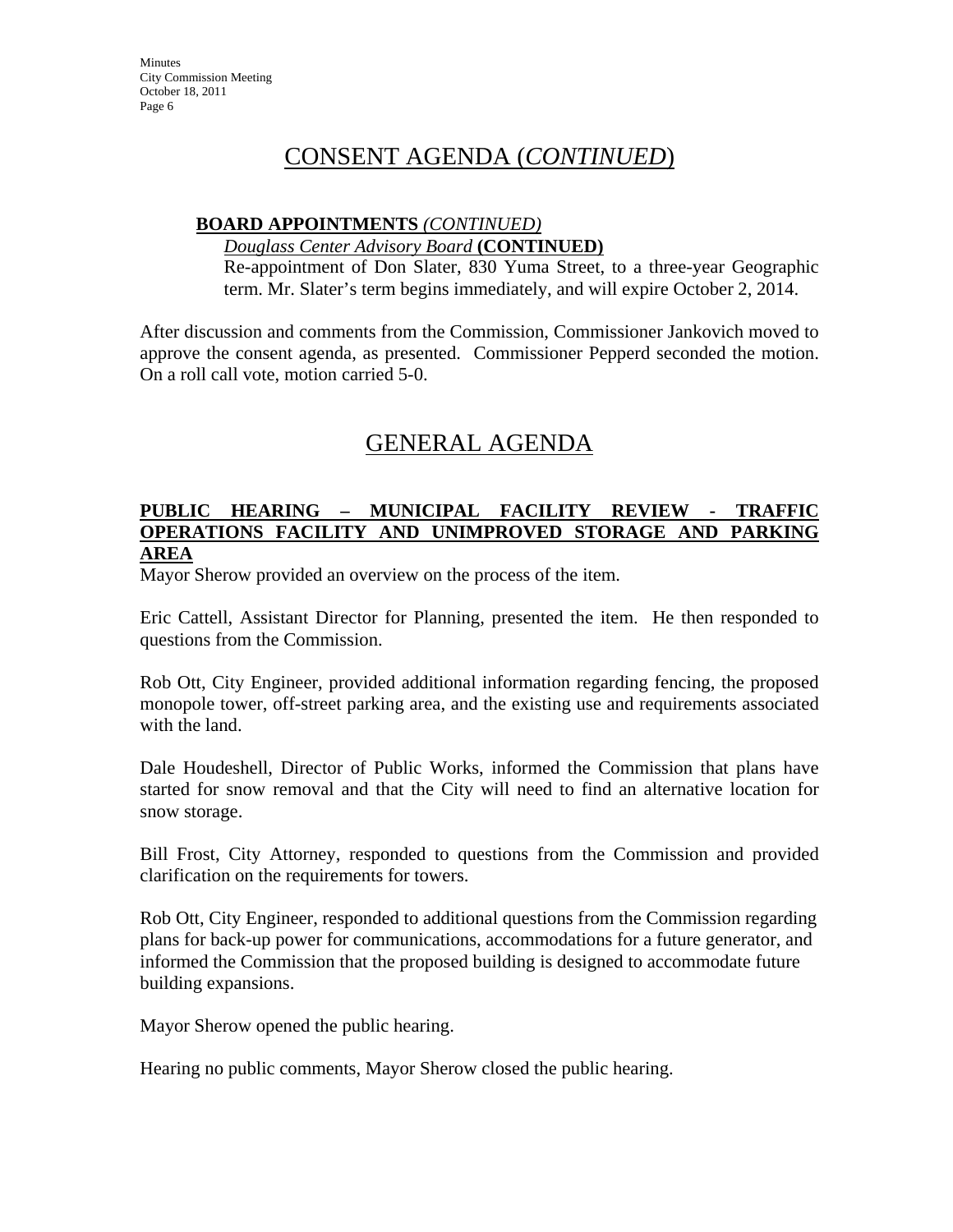## GENERAL AGENDA (CONTINUED)

#### MUNICIPAL FACILITY **REVIEW FIRST READING TRAFFIC**  $\overline{\phantom{a}}$ OPERATIONS FACILITY AND UNIMPROVED STORAGE AND **PARKING AREA**

After discussion, Commissioner Jankovich moved that the City Commission found that the public interests is served by the proposed Traffic Operations Facility and existing unimproved storage and parking area, outweigh the impacts upon legitimate community interests; and approved first reading of an ordinance authorizing the proposed Municipal Facility for the Traffic Operations Facility and its future expansion and existing unimproved storage and parking area, generally located north of Fort Riley Boulevard, south of El Paso Lane, and on both sides of South 11<sup>th</sup> Street, based on the findings in the Staff Report (See Attachment No. 1), with the one condition of approval. Commissioner Pepperd seconded the motion. On a roll call vote, motion carried 5-0.

#### RESOLUTION NO. 101811-B - INTERLOCAL COOPERATION AGREEMENT -**CONSOLIDATED DISPATCH**

Jerry Snyder, Director of Fire Service, presented the item. He then responded to questions from the Commission regarding the Interlocal Agreement and communication plans for the emergency agencies.

After discussion, Commissioner Jankovich moved to approve Resolution No. 101811-B, authorizing the Mayor and City Clerk to execute the Interlocal Cooperation Agreement between the City of Manhattan, the Riley County Law Board, and the Board of County Commissioners of Riley County regarding Consolidated Dispatch. Commissioner Matta seconded the motion. On a roll call vote, motion carried 5-0.

#### **ADJOURNMENT**

At 8:00 p.m., the Commission adjourned.

MMC, City Clerk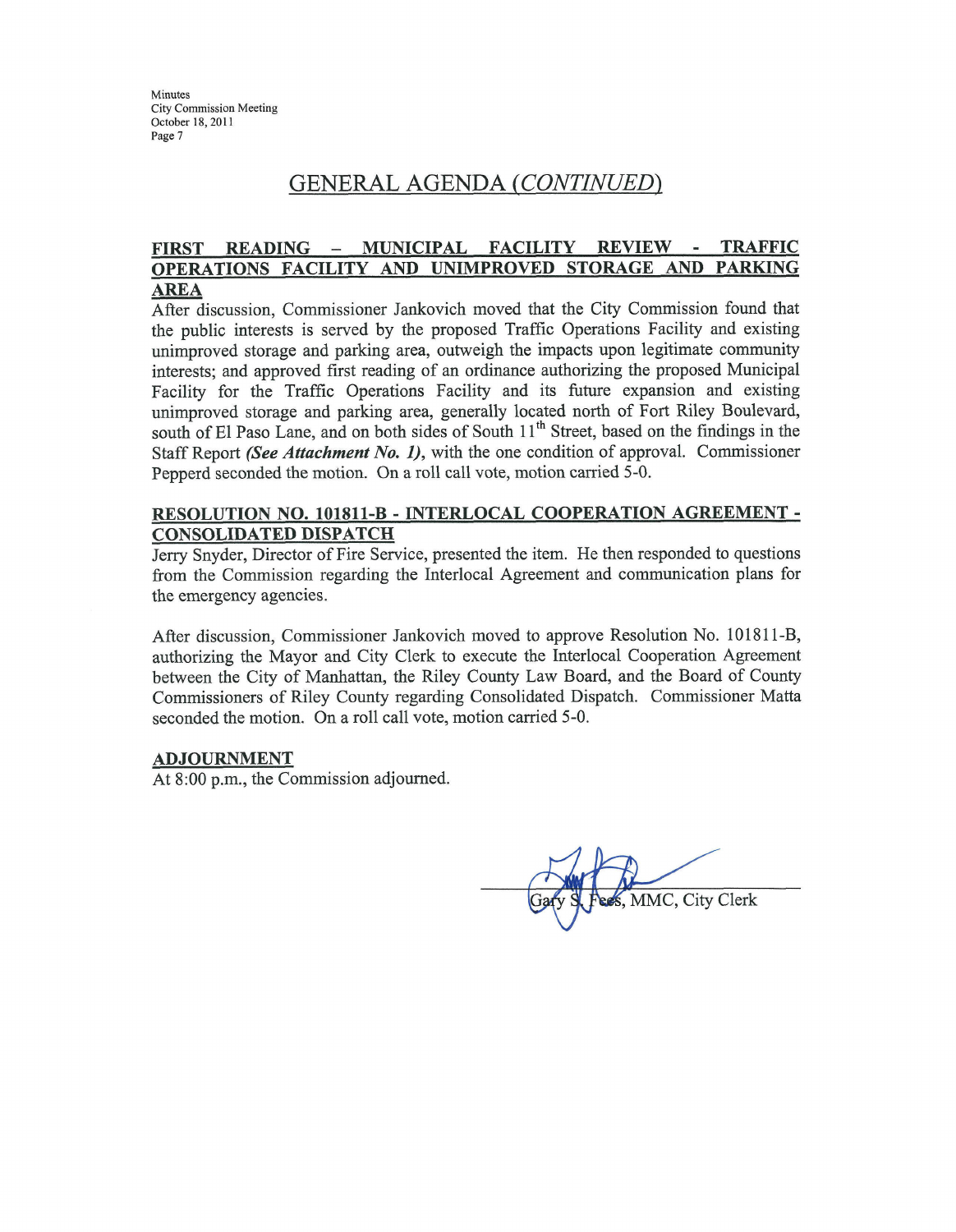## **STAFF REPORT STATE OR MUNICIPAL FACILITY REVIEW**

**APPLICANT:** City of Manhattan and Public Works Department.

**ADDRESS:** 1101 Poyntz Avenue.

#### **LOCATIONS:**

Eastern Tract: The proposed Traffic Operations Facility is generally located north of Ft. Riley Boulevard, south of El Paso Lane, and east of S.  $11<sup>th</sup>$  Street, consisting of WARD 5, Lots 435 ,436, 437 and 438, and the South 130 feet of Lots 439 and 440.

Western Tract: The existing parking and storage area is generally located north of Ft. Riley Boulevard, south of El Paso Lane, and west of S.  $11^{th}$  Street, consisting of WARD 5, Lots 504 and 505.

#### **AREA:**

The Eastern Tract is 47,916 square feet (1.1 acres) in area.

The Western Tract is 15,000 square feet (0.34 acres) in area.

#### **DATE OF PUBLIC NOTICE PUBLICATION:** Monday, September 12, 2011.

#### **DATE OF PUBLIC HEARING: PLANNING BOARD:** Monday, October 3, 2011. **CITY COMMISSION:** Tuesday, October 18, 2011.

*At the conclusion of the hearing, the Manhattan Urban Area Planning Board shall forward its recommendation to the Governing Body. Such recommendation shall include all factors and reasons the Board relies upon to support such recommendation. In arriving at such recommendation, the Planning Board shall balance the public interests to be served by the construction or expansion of the utility or facility, as opposed to the impact upon interests intended to be protected by the Zoning Regulations. In balancing such interests, the Planning Board shall consider factors, such as:*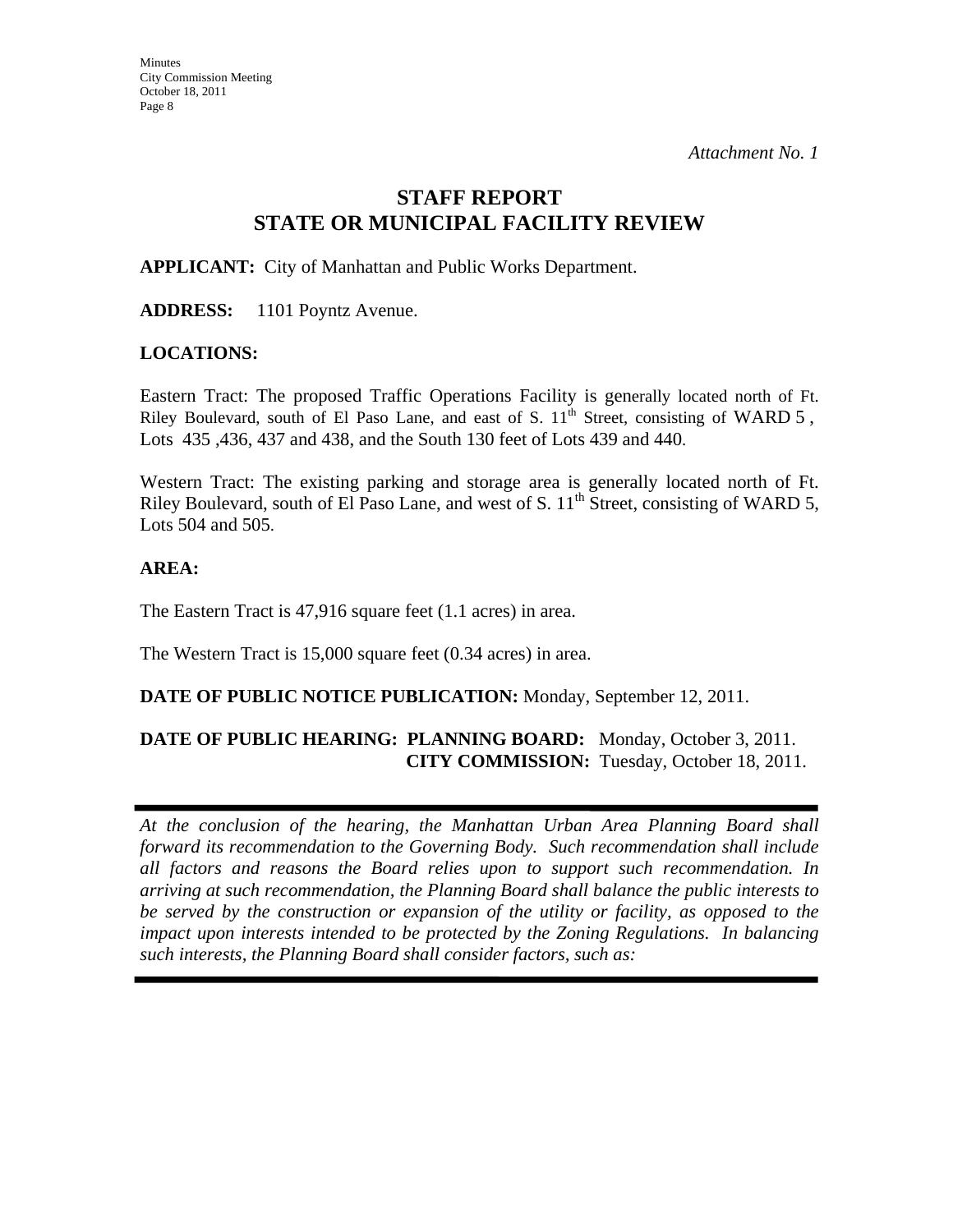#### **MUNICIPAL FACILITY PROCESS:**

The Municipal Facility Review process is outlined in Section 3-412 of the Manhattan Zoning Regulations (attached), which indicates, in part, that: "Any public utility, or facility, owned and operated by either the State or a Municipality is hereby authorized as a permitted use in any zoning district, subject to the remaining provisions of this section." If a utility or facility is specifically listed in a zoning district as a permitted or conditional use, the municipality can follow the requirements set out in Article IV, District Regulations, or follow the provisions of Section 3-412. If the utility or facility is not set out in a zoning district in which it is proposed, the utility or facility must follow the provisions of Section 3-412.

The process requires that both the Manhattan Urban Area Planning Board and the City Commission hold public hearings on the proposal. This process is not a rezoning action, but a process whereby the Planning Board and the City Commission consider the proposal by balancing the public interests to be served by a proposed Municipal Utility or Facility, as opposed to the impact upon public interests intended to be protected by the Zoning Regulations. In performing this balancing test and evaluating a proposed facility, the Planning Board and City Commission must consider the factors listed under the Staff Report headings.

The City Commission is not bound by the recommendations of the Planning Board, nor is it obligated to return the matter to the Planning Board for reconsideration, unless the City Commission chooses to do so. If the City Commission approves the request, it does so by adoption of an ordinance, following a public hearing.

#### **EXISTING USE:**

1. Eastern Tract: The existing use of the tract of land on which the proposed Traffic Operations Facility will be located is an open unimproved parking area surfaced with asphalt millings, which is currently zoned R-2, Two-Family Residential District, with TNO, Traditional Neighborhood Overlay District. The site has been used in the past for parking for Griffith Field to the south of the site and Ft. Riley Boulevard. There are no structures on the property and there several vehicles parked generally on the eastern part of the property.

The tract was the former location of gas manufacturing plant that had hazardous chemicals in the soil. The Kansas Department of Health and Environment (KDHE) removed the contaminants and placed restrictions on the use and future digging on the site *(see attachment)*.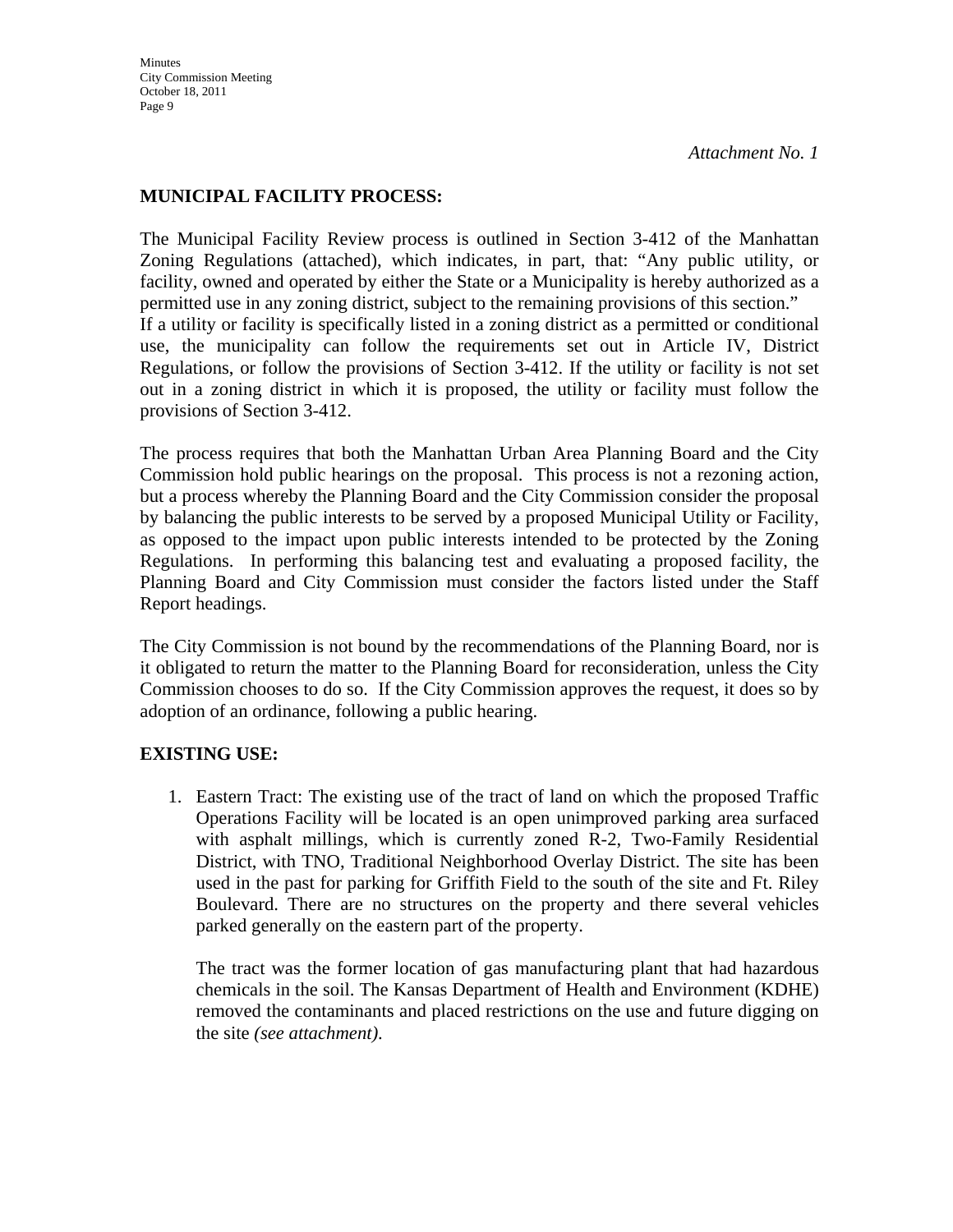2. Western Tract: The existing use of the tract is a parking and storage area with asphalt millings and gravel, which is currently zoned R-2, Two-Family Residential District with TNO, Traditional Neighborhood Overlay District. There are no structures on the property. When no other property is available for staging and storage (pipes for example) for certain public works projects, such as sewer and water line upgrades in the older neighborhoods. The property is used for staging and storage of the public project on an as needed basis for its duration.

### **PROPOSED USES:**

### **Traffic Operations Facility**

#### Building and Site

The Western Tract for the Traffic Operations Facility is proposed as the new location for the facility previously housed at the City's street shops located at S. Juliette and Ft. Riley Boulevard. The facility was damaged and determined to be uninhabitable after a severe storm on August 15, 2010. The facility was temporarily relocated to the Fire Station Headquarters building at Kimball and Denison Avenues until a more permanent facility at the Manhattan Airport was available, which is not considered a permanent location due to its distance from the majority of the City's street system. In addition, the airport site is under consideration by the Airport for sale in the near future.

Site, off-street parking, building, lighting, and screening plans are included as a part of the proposal *(attached)*. The proposal includes an 8,000 square foot one story building with offices and garage space (elevations and floor plans attached) and capacity for expansion. A monitoring well in the bay area of the proposed structure will be relocated. The Public Works Department has contacted KDHE regarding its relocation. A 75 foot tall monopole tower with antenna for the City's Intelligent Transportation System (ITS) will be constructed on the operations site to the northeast of the building on that portion of the site that is not subject to the KDHE agreement. The monopole will have wireless line-of-sight to the Bluemont Water Tower to link to individual traffic signals.

The proposed building is designed to accommodate future eastern and western building expansions totaling 4,400 square feet in floor area. The future eastern 2,600 square foot expansion is for a mirror image of the proposed eastern bay and work space for storage, as described in the written documents, and the future western 1,800 square foot expansion towards S.  $11<sup>th</sup>$  Street would be for additional office space that could be used as a consolidated dispatch center and also serve as back-up Emergency Operations Center (EOC).The architectural design of the expansions will be consistent with the proposed design.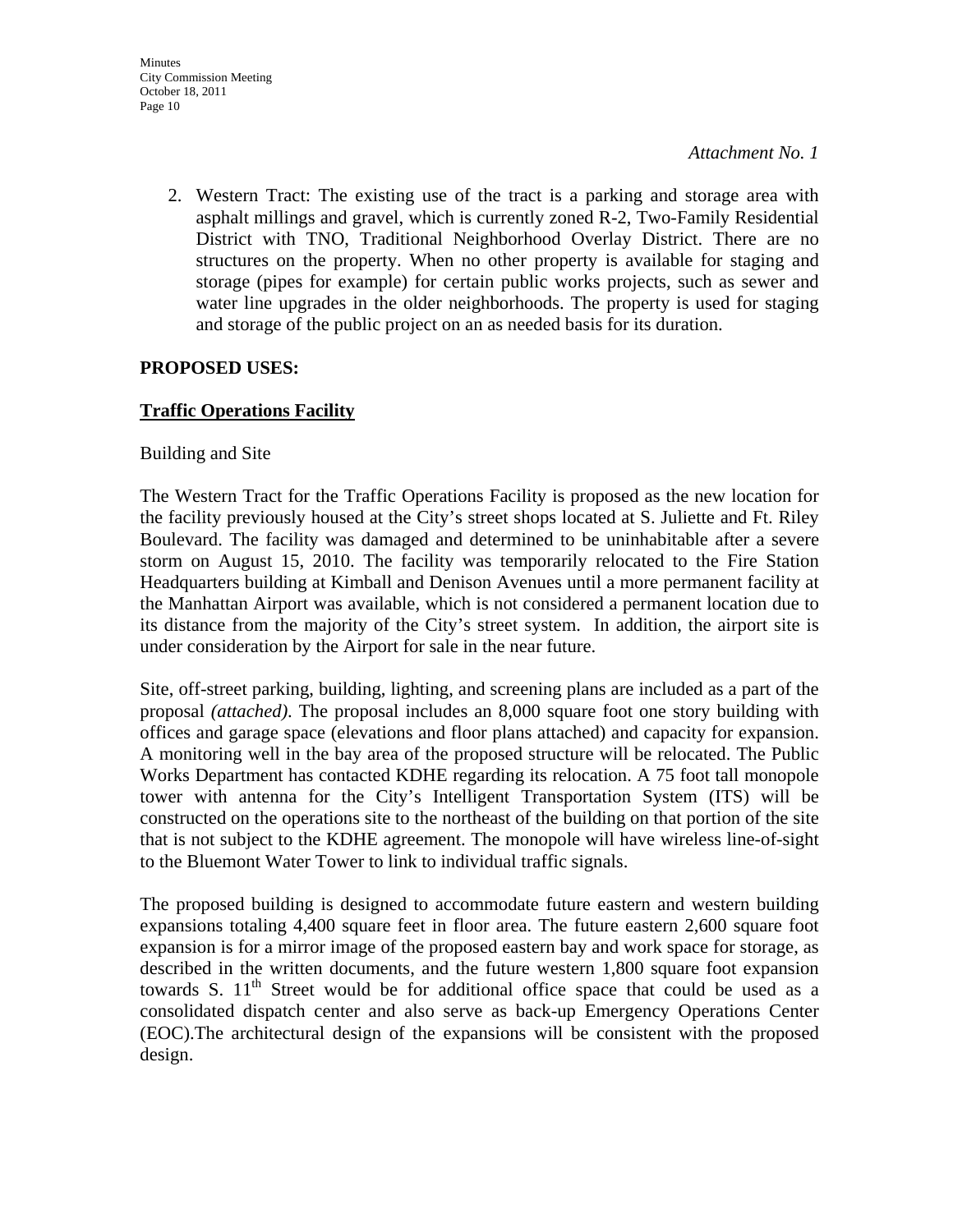#### *Attachment No. 1*

For a more complete description of the municipal facilities see the attached memorandum dated September 27, 2011, from Robert K. Ott, P.E., City Engineer, and Peter Clark, P.E., Civil Design Engineer.

#### Landscaping

Minimal landscape grass areas will be on the eastern and southern portions of the site due to the KDHE restrictions limiting ground water infiltration. In addition, the site will be screened with a six foot chain link fence with slats. Note that the building elevation depicts the building as landscaped, which is contrary to the KDHE limitations.

#### Sign

A note of the site plan indicates a less than 40 square foot sign will be located on the western side of the site to identify the use. The sign may be a ground sign or mat be placed on the fence. The size of the sign is consistent with the maximum allowable square footage in a residential district.

#### Lighting

Lighting is noted on the site plan as full cut-off to reduce glare on streets and nearby residential property.

#### Off-Street Parking

Up to 14 city employees will occupy the proposed facility, seven from the traffic department, and a possible traffic engineer and engineering aide, and five water meter readers from the Utilities Division that will temporarily occupy the building. Sixteen concrete curbed and paved spaces, driveway and driving aisle will be provided with the initial construction and the balance to remain as asphalt millings on the eastern side of the property until the eastern expansion is constructed, at which time the millings area will be paved with concrete and a minimum of eleven additional parking spaces will be added. The millings space will continue to be used for parking until it is improved. Adequate parking is available to serve the proposed municipal facility and its future expansions.

Using the office space standard of the Manhattan Zoning Regulations of one space per 300 square feet of floor area and the manufacturing/assembly/disassembly and cleaning requirement of one space per 2,000 square feet of floor area, the initial 8,000 square foot building would generate a need for seven off-street parking spaces for the office space and one off-street space for the traffic signal and assembly space. The eastern garage and storage addition would not generate a need for additional off-street parking. The western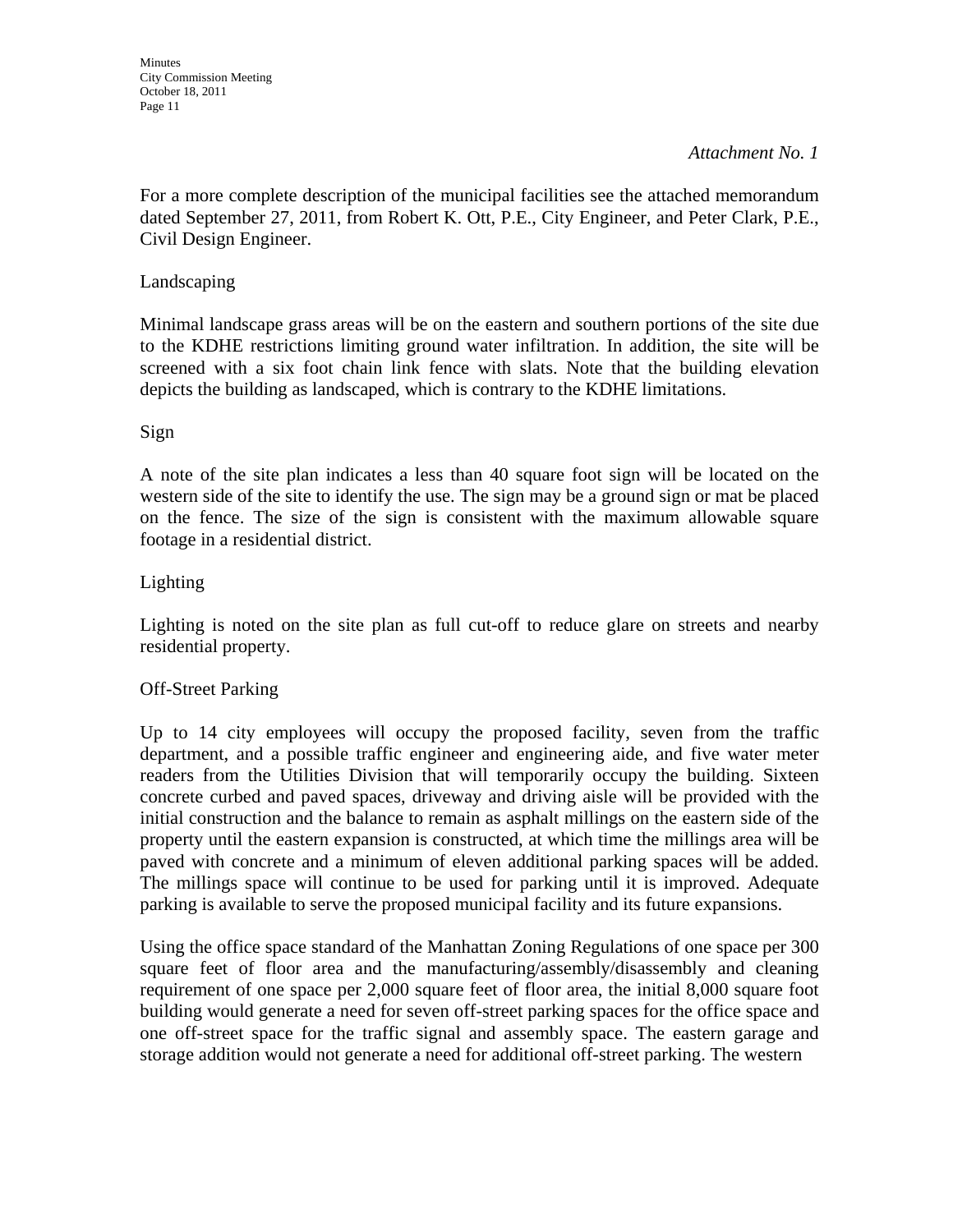*Attachment No. 1*

office area would require approximately six off-street parking spaces based on a gross floor area of 1,800 square feet. (Storage, garage, mechanical and bathroom space does not require parking. The conference room was also deducted as it will serve those already using the building.)

Total on-site demand on the Eastern Tract for proposed and future off-street parking is 14 spaces on the proposed site. Twenty seven total off-street parking spaces are proposed, not including overflow parking on the Western Tract. Adequate off-street parking is available to serve the proposed municipal facility and its future expansions.

#### **Parking and Storage Area**

The Western Tract for parking and storage area will continue to be used for its existing purpose and for overflow parking for the Traffic Operations Facility, if necessary. The site plan notes the northern, western and southern property lines will be screened with a six foot fence and slats. The design is proposed to allow a zero foot setback along S.  $11<sup>th</sup>$ Street to maximize parking but would otherwise meet parking standards of the Zoning Regulations. Timing for improvements is unknown and dependent upon financing.

#### **PHYSICAL AND ENVIRONMENTAL CHARACTERISTICS:**

Eastern Tract: The proposed Traffic Operations Facility's physical and environmental characteristics are that it is flat and vacant tract of land, the majority of which is covered with asphalt millings with some grass and a tree on the east side of the tract. Access to the tract is from S.  $11<sup>th</sup>$  Street and the El Paso Lane, a public alley. There is a public sidewalk along the south property line in the Ft. Riley Boulevard right-of-way and a sidewalk along the west property line in the S.  $11<sup>th</sup>$  Street right-of-way. Drainage is to street and alley rights-of-way to inlets at S.  $11<sup>th</sup>$  and Yuma Streets.

Western Tract: The parking and storage area is a flat and vacant tract, which is covered with asphalt millings and gravel with large mature shade trees and grass generally on the south and west sides of the tract. Dense plant growth is generally on the western part of the tract along the common property line with the adjacent lot. Access is from two curb cuts off S.  $11<sup>th</sup>$  Street and El Paso Lane. Drainage is to the street and alley rights-of-way and inlets at S.  $11<sup>th</sup>$  and Yuma Streets.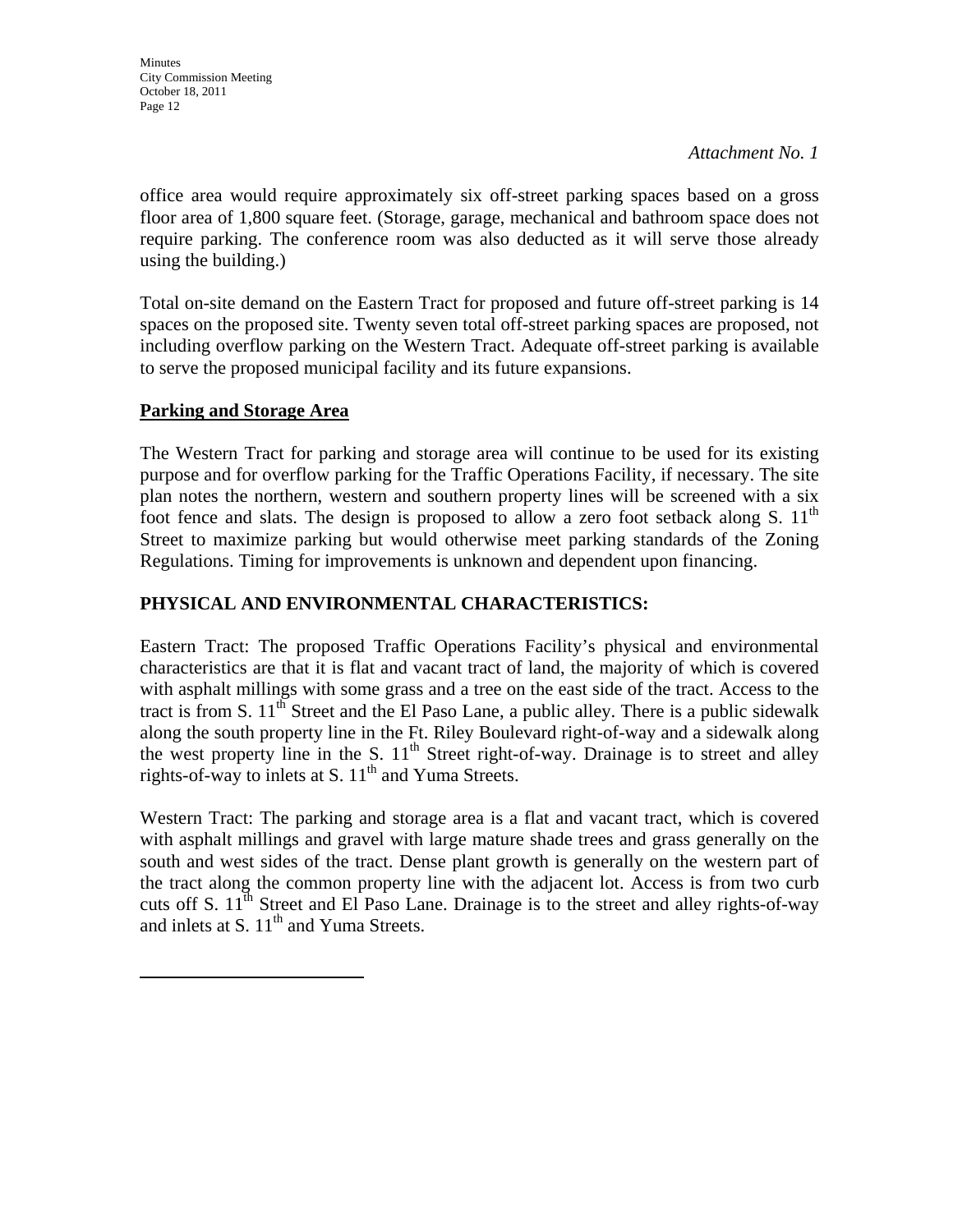**THE FOLLOWING SEVEN (7) FACTORS SHALL BE CONSIDERED WHEN BALANCING THE PUBLIC INTERESTS TO BE SERVED BY THE CONSTRUCTION OR EXPANSION OF THE UTILITIY OR FACILITY, AS OPPOSED TO THE IMPACT UPON THE INTERESTS INTENDED TO BE PROTECTED BY THE ZONING REGULATIONS:**

- **1. THE NATURE AND SCOPE OF THE MUNICIPALITY OR STATE AGENCY:**  The City of Manhattan is a municipality, which provides a full range of services to its population of 52,386 citizens. The Public Works Department provides a broad range of services related to public improvements and maintenance including the proposed Traffic Operations Facility and the existing parking and storage site.
- **2. THE FUNCTION OF THE UTILITY OR FACILITY:** The function of the Traffic Operations Facility and its future expansions is described in the September 27, 2011 memorandum from Robert K. Ott, P.E., City Engineer, and Peter Clark, P.E., Civil Design Engineer, "This facility will house the Traffic Division of the Public Works Department, which is responsible for the maintenance of all traffic signals, traffic signs, and pavement markings throughout the City of Manhattan." The facility will improve the operations ability to provide quick access to public streets and traffic infrastructure due to its proximity to the intersection of Ft. Riley Boulevard and S.  $10<sup>th</sup>$  Street, as well as the balance of the City's street system. The future office space may accommodate a consolidated dispatch center that could serve as a back-up EOC.
- **3. THE EXTENT OF THE PUBLIC INTEREST TO BE SERVED BY THE UTILITY OR FACILITY:** The extent of the public to be served by the proposed Traffic Operations Facility and future expansions is the entirety of the public street system in the City of Manhattan and a consolidated back-up dispatch center. The storage and parking area are for overflow traffic and storage as needed.
- **4. THE EFFECT THAT REGULATION OF THE CONSTRUCTION, OR EXPANSION, EITHER BY THE IMPOSITION OF REQUIREMENTS NECESSARY TO MITIGATE IMPACTS OR BY A COMPLETE DENIAL, WILL HAVE UPON THE MUNICIPALITY'S, OR STATE AGENCY'S, ABILITY TO EFFICIENTLY, ECONOMICALLY AND PRUDENTLY MEET THE PUBLIC INTERESTS THEY ARE SERVING:** The property is currently zoned R-2 District with TNO District. Municipal facilities and/or government buildings are not listed as a permitted or conditional use in R-2/TNO District. The site is restricted by KDHE from being used for residential purposes and is further limited to how deep excavations can be made in order to prevent contact with potential contaminants and/or transport of contaminants. Denial of the request would adversely affect the City's ability to provide timely and cost efficient traffic maintenance and operations services and the potential for a consolidated dispatch and a back-up EOC serving all of Riley County.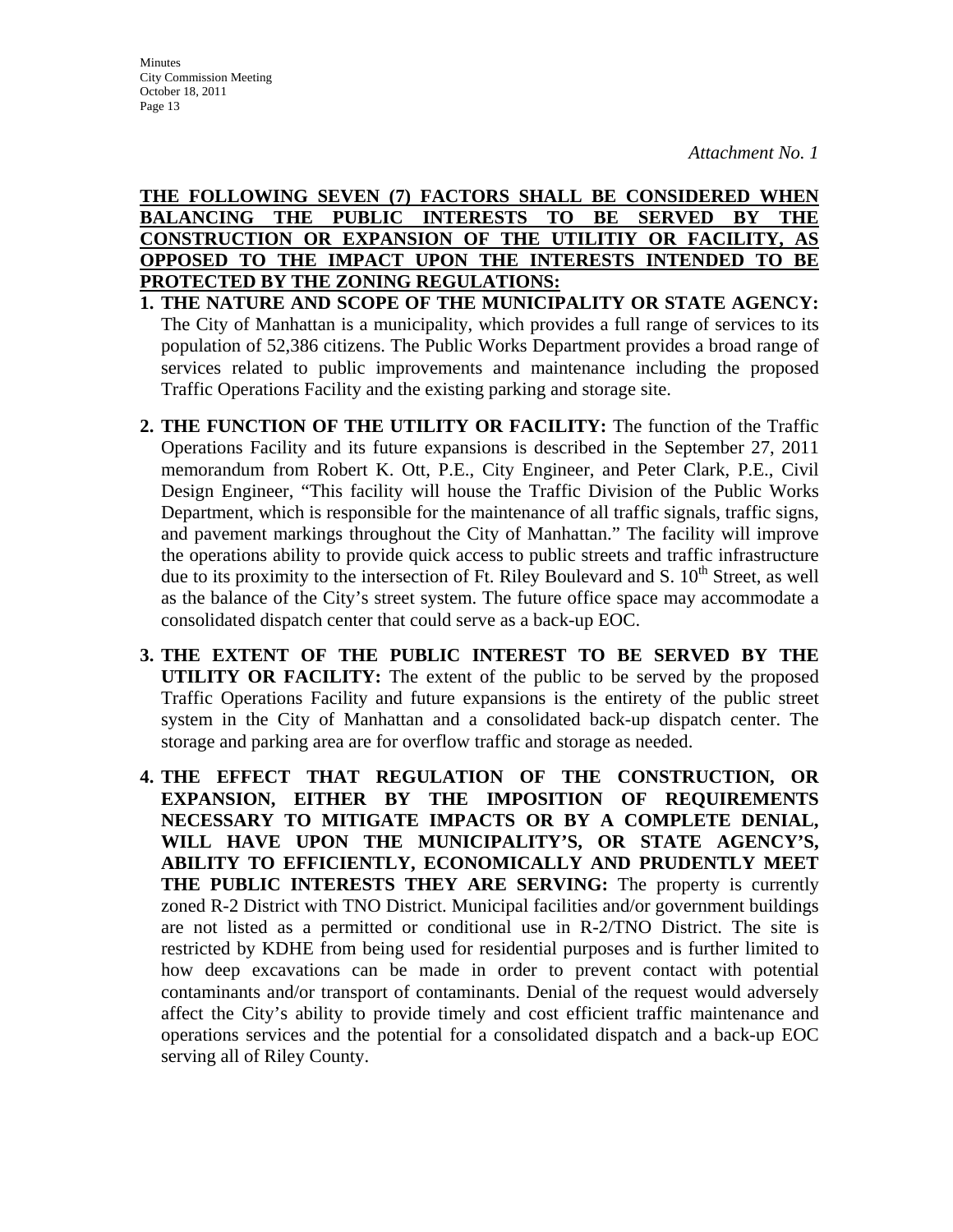*Attachment No. 1*

**5. THE IMPACT THAT CONSTRUCTION OR EXPANSION OF THE UTILITY OR FACILITY WILL HAVE UPON THE LEGITIMATE INTERESTS OF THAT PORTION OF THE COMMUNITY IN WHICH IT IS PROPOSED TO BE LOCATED:** There should be a minimal impact as a result of construction of the proposed Traffic Operations Facility and its future expansions upon the legitimate interests of that portion of the community in which the facility is proposed. The facility will be screened by a six foot chain link fence with slats. Access to the site is from S. 11<sup>th</sup> Street which connects to Yuma Street and the surrounding streets system in a manner consistent with traffic activity in the area, with some traffic related to the facilities using the pubic alley, El Paso Lane. Minimal impact is expected on the local street system including the public alley, El Paso Lane. Traffic volumes are consistent with residential uses as the hours of operation are consistent with normal operating work hours, 8 AM to 5 PM.

 The impact that construction or expansion of the proposed Traffic Operations Facility and its future expansions and existing parking and storage area will have upon the legitimate interests of that portion of the community should be minimal. The site provides for quicker response times to traffic and maintenance problems and other emergencies in the City. The proposed facility will have a positive impact on the City` and use of the brown-field site that cannot be used for residential or park purposes.

 The proposed facilities immediate neighborhood is characterized as a combination of highway commercial and industrial uses to the south of Ft. Riley Boulevard and low density residential to the north, east and west. No adverse affects or impacts are expected due to light, noise, and traffic generated by the proposed facilities.

 Proposed building, fencing and off-street parking, are set back consistent with the requirements of the underlying R-2/TNO Districts. Adequate off-street parking spaces are proposed. The Manhattan Zoning Regulations do not specify a minimum required number of off-street parking spaces for a "traffic operations facility." Given the nature of the office and light industrial activities of the proposed facility, the Manhattan Zoning Regulations requirement for office and a manufacturing, production, processing, assembly, disassembly, cleaning, service, testing or repairing goods, material or products is one space per 300 square feet of floor area for office and two spaces per 1,000 square feet of floor area for the light industrial activity. The ratios were applied to the proposed facility and future expansions. Adequate off-street parking is available to serve the proposed facility and future expansions.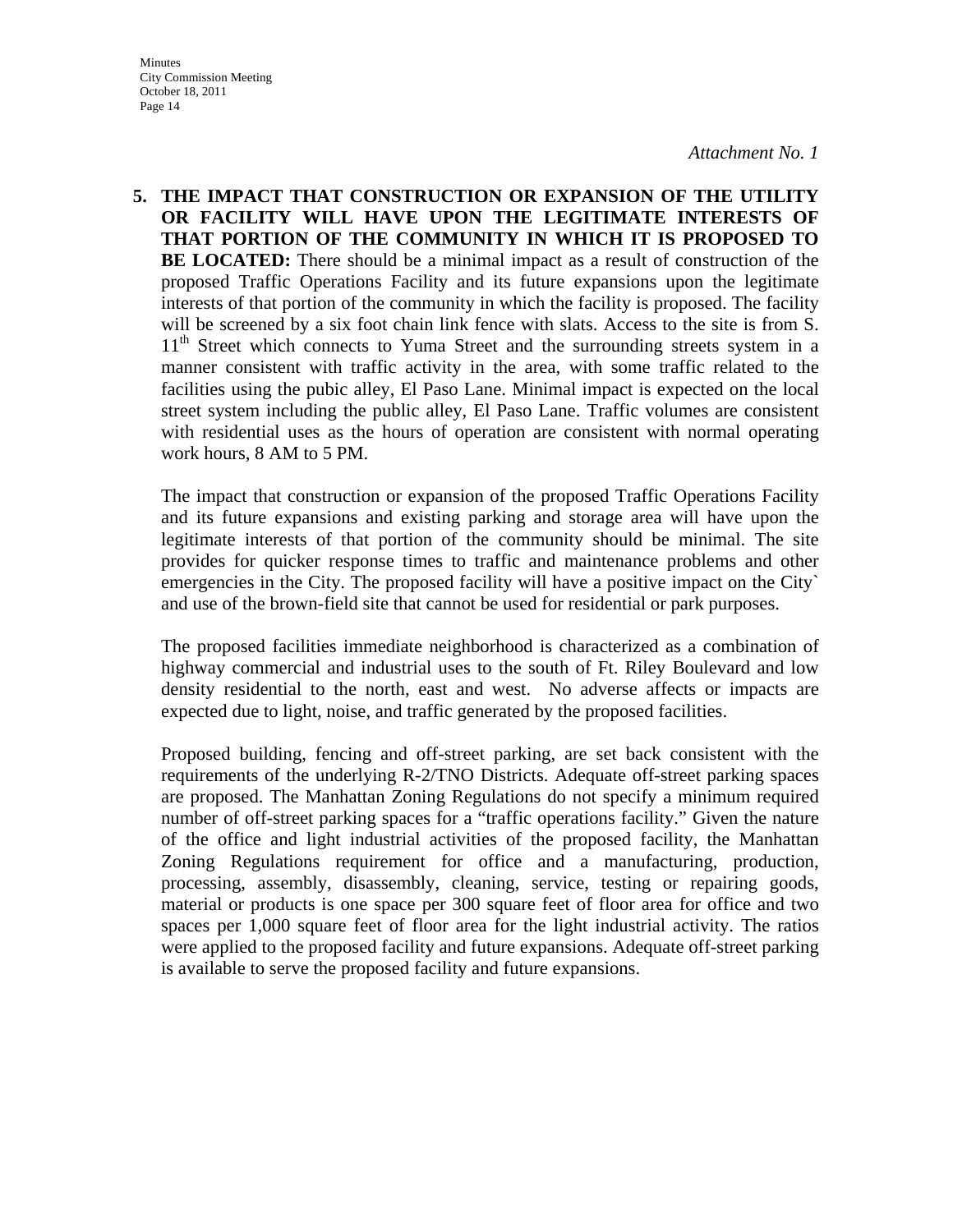In addition, the proposed facility and its future expansions are consistent with city municipal facilities along Ft. Riley Boulevard generally between S.  $14<sup>th</sup>$  Street and S. Juliette Avenue including Parks Forestry Horticulture Maintenance Shop facilities south of El Paso Lane and north of Ft. Riley Boulevard in the 1400 block of El Paso lane, Douglas Center Park facilities in the 900 block of Yuma Street between Yuma Street and Ft. Riley Boulevard; the City Public Works Maintenance Division facilities south of Ft. Riley Boulevard and on either side of S. Juliette Avenue, between Fair Lane and the railroad line; and, the Douglas Park facilities in a residential neighborhood to the east of the proposed facility between Ft. Riley Boulevard and Yuma Street.

**6. IF THE OWNER OF THE UTILITY OR FACILITY IS THE CITY OF MANHATTAN, AND IF THE FACILITY OR UTILITY IS OF A TYPE EMBRACED WITHIN THE COMPREHENSIVE PLAN, WHETHER OR NOT IT IS IN CONFORMITY WITH THAT PLAN:** The City of Manhattan is the owner of the proposed facility and its future expansions.

 Municipal facilities, such as those proposed, would be designated in the Comprehensive Plan as a Public/Semi-Public use, or possibly Industrial. The proposed facilities are shown on the Downtown Core Neighborhoods Future Land Use map and designated Parks and Recreation for the Eastern Tract and Low/Medium Density residential (RLM) for the Western Tract, which means the tracts were envisioned to develop with neighborhood park or recreational facilities and residential dwelling units or other types of uses in residential neighborhoods, such as parks, schools, churches, group day care centers or similar uses. The RLM category might also accommodate neighborhood commercial activities in a master planned setting.

 Residential dwelling units, day care and parks are prohibited by an agreement with KDHE, due to the hazardous chemicals under the Traffic Operations Facility site. KDHE has agreed to the use of the Eastern Tract for the Traffic Operations Facility and future western expansion.

 The existing parking and storage area is adjacent to FT. Riley Boulevard will serve its current use as temporary parking and storage and may serve as overflow parking in the future. The site has limited capacity for residential development due to its location on Ft. Riley Boulevard.

 The Comprehensive Plan's recommended land uses for both tracts are generally inconsistent and unrealistic with the Plan's recommendations due to environmental limitations and proximity to Ft. Riley Boulevard. The proposed land uses are appropriate due to location and environmental limitations of the tracts and are consistent with other city municipal facilities along Ft. Riley Boulevard.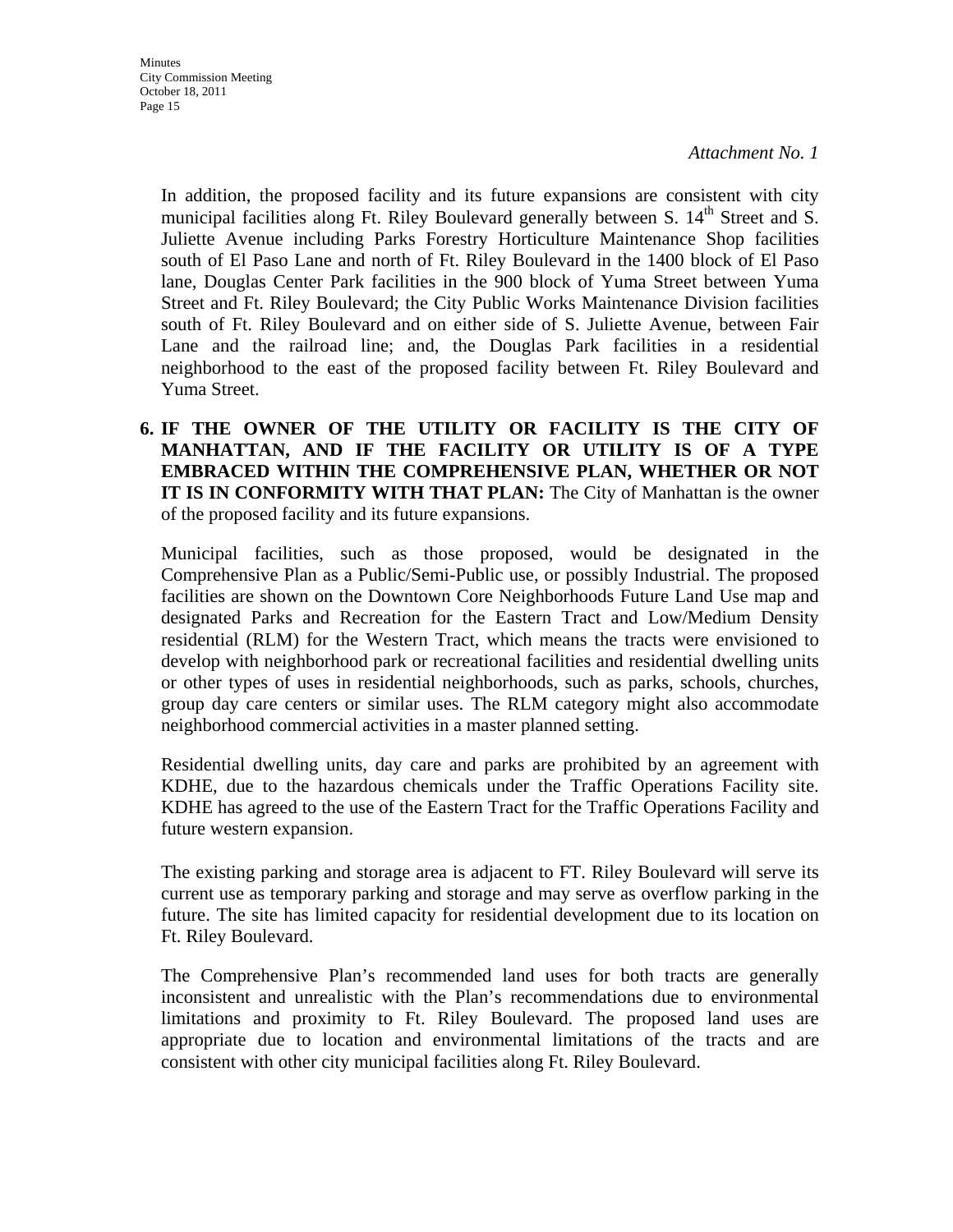**7. OTHER FACTORS AS THE PLANNING BOARD DEEMS APPROPRIATE AND RELEVANT:** If the Planning Board believes there are other factors to consider, the Board should determine those factors it deems appropriate and relevant and clearly articulate the factors.

**STAFF RECOMMENDATION:** City Administration recommends approval of the proposed Traffic Operations Facility and its future expansion, and the existing parking and storage area to the west of S.  $11<sup>th</sup>$  Street, with the following condition:

1. When the Western Tract is improved, it shall conform to the off-street parking requirements of the Manhattan Zoning Regulations, except the minimum front yard setback along S.  $11<sup>th</sup>$  Street may be as close as zero (0) feet.

*The Planning Board shall not recommend approval of the request unless it determines, by a preponderance of the evidence, that the public interests to be served by the construction or expansion of the utility or facility outweigh any impact upon legitimate community interests, as such impact is mitigated by any requirements of the Planning Board.* 

*If the Planning Board recommends approval, they shall also recommend any requirements or conditions they deem necessary to mitigate impacts caused by such use. Such requirements or conditions may include, but are not limited to, any bulk, or other requirements, which would have otherwise been applicable within the zoning district in which the proposed use is to be placed.* 

# **ALTERNATIVES**

It appears the Planning Board has the following alternatives concerning the issue at hand. The Board may:

- 1. Hold a public hearing on the proposal and, following the hearing, recommend approval of a proposed Traffic Operations Facility and its future expansion, and the existing parking and storage area, based on the findings in the staff report, with the one condition of approval recommended by City Administration.
- 2. Hold a public hearing on the proposal and, following the hearing, recommend denial of the proposed municipal facilities, for specifically stated reasons.